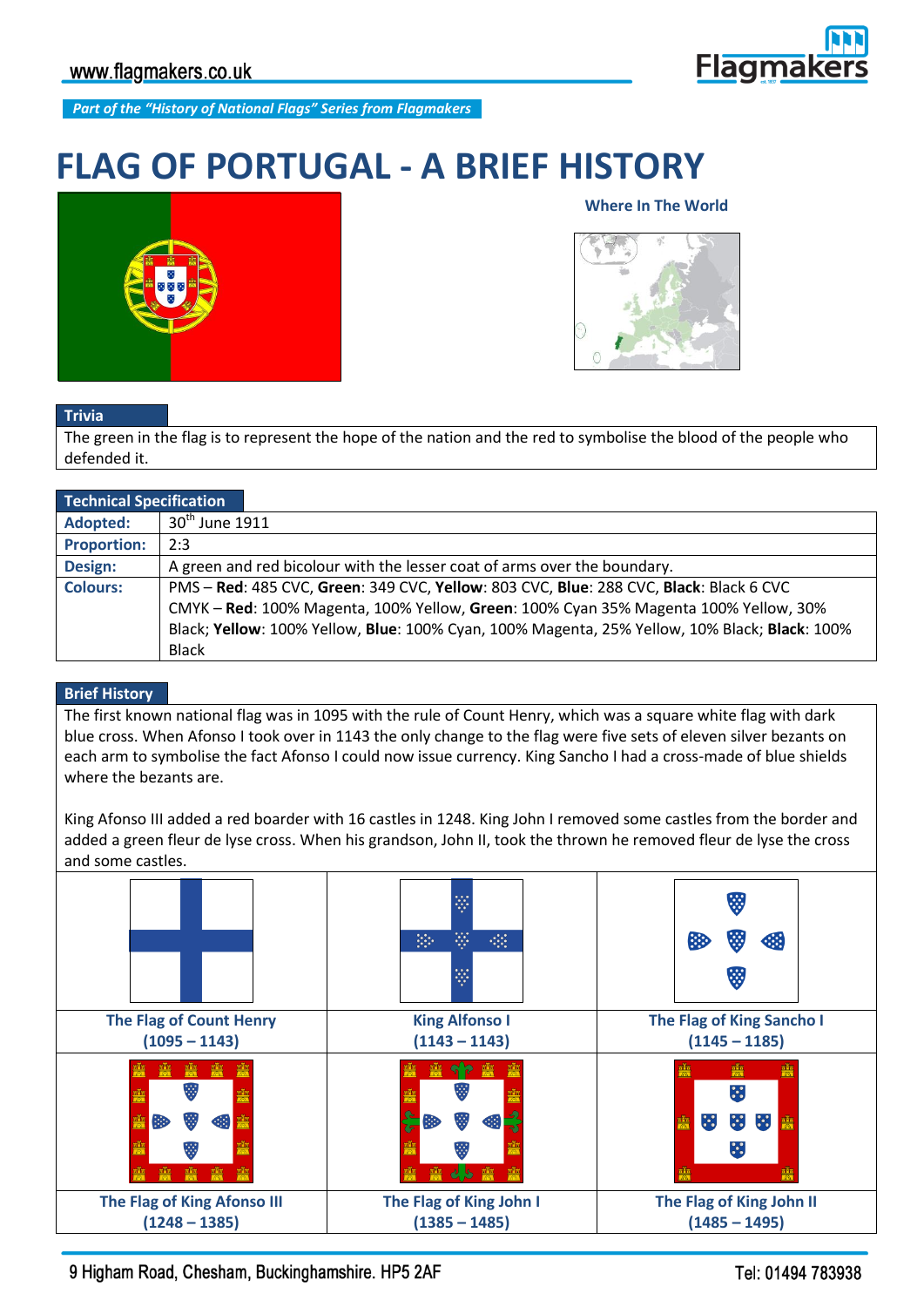## www.flagmakers.co.uk

**Flagmak** 

King John II cousin took the thrown in 1495 and changed the flag from the square to a white flag with an ogival shaped shield at its centre, on top of the shield is royal crown. King Sebastian changed the crown and removed some of the castles and in 1640 King John IV changed the shape of the shield.

The crown was changed to a popular five-arched crown in 1667. King John V added a red beret under the crown and changed the shield to a "French type" shield. The final version of this flag was in 1816, when King John VI rounded the shield and added a blue filled yellow sphere, the arms of Brazil, underneath. The Queen Maria Flag lasted until the abolishment on the Monarchy in 1910. It was a King John V shield and crown over a blue and white bi-colour.

| 68 Q                                                                                                                                                                                                                     |                                               |  | <b>UUU</b>                                                |
|--------------------------------------------------------------------------------------------------------------------------------------------------------------------------------------------------------------------------|-----------------------------------------------|--|-----------------------------------------------------------|
| The Flag of Manuel I<br>$(1495 - 1578)$                                                                                                                                                                                  | The Flag of King Sebastian<br>$(1578 - 1640)$ |  | The Flag of King John IV<br>$(1640 - 1667)$               |
| 888                                                                                                                                                                                                                      |                                               |  |                                                           |
| The Flag of King Peter II<br>$(1667 - 1707)$                                                                                                                                                                             | The Flag of King John V<br>$(1707 - 1816)$    |  | The Flag of King John VI<br>$(1816 - 1830)$               |
| <b>333</b><br>×                                                                                                                                                                                                          |                                               |  | 网络网                                                       |
| The Flag of Queen Maria II<br>$(1830 - 1910)$                                                                                                                                                                            |                                               |  | The Alternative Flag of Queen Maria II<br>$(1830 - 1910)$ |
| After the Monarchy was overthrown in 1910 a new flag<br>was designed.<br>The Green was chosen for part of the flag as it had no<br>connotations with the Monarchy and the red was to<br>symbolise conquest and laughter. |                                               |  |                                                           |
|                                                                                                                                                                                                                          |                                               |  | <b>The Flag of Portugal</b><br>(1910 to Present Day)      |